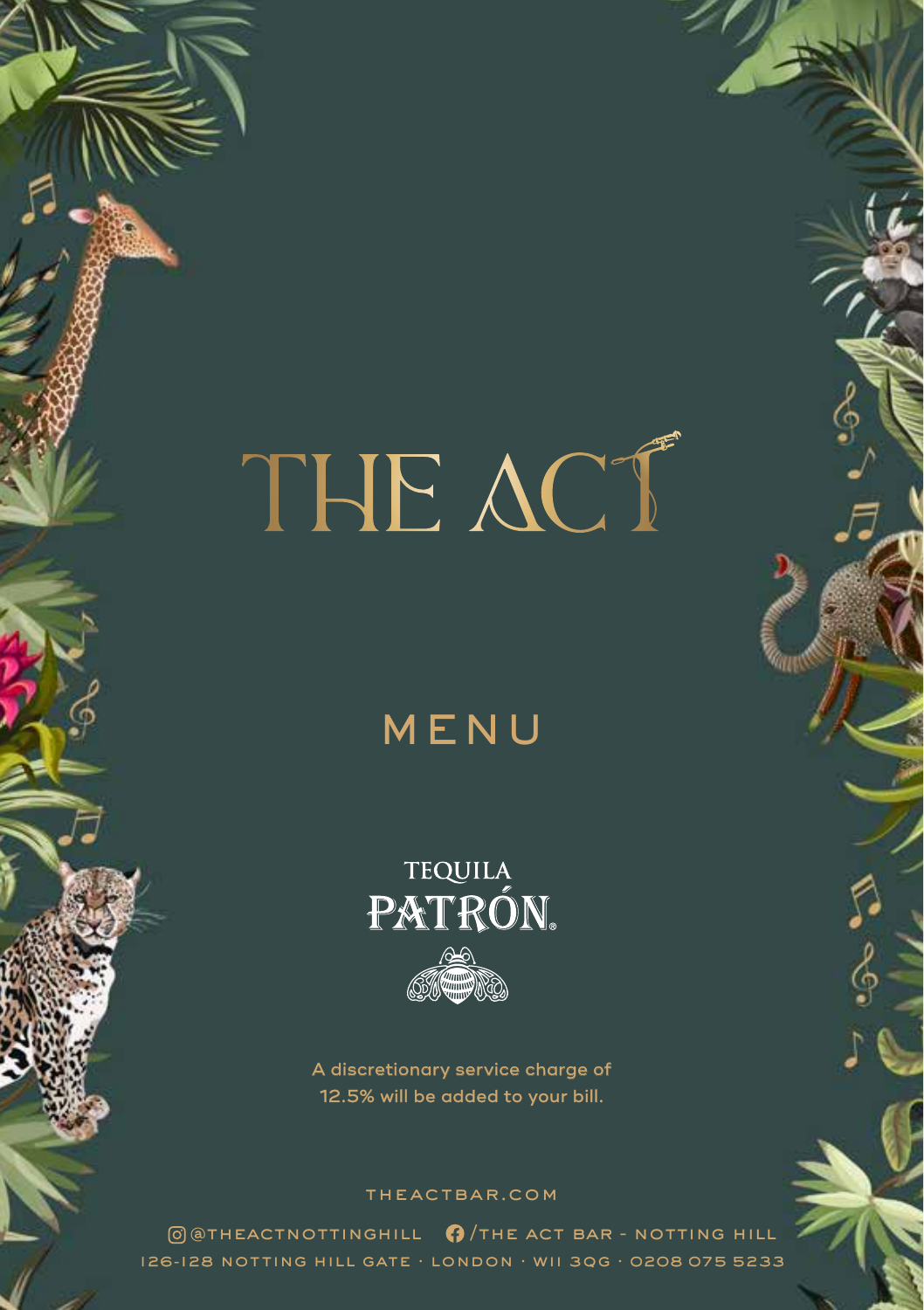### COCKTAILS

Classic cocktails available upon request

**JEAN VALJEAN - 13.70** Grey Goose Vodka – St~Germain Elderflower Liqueur Cognac – Grapefruit Shaken, Served Long over ice

**VISCOUNT RAOUL - 12.20** Grey Goose Vodka – Sparkling Yuzu – Strawberry Puree – Limoncello Shaken, Served in a wine glass over ice

#### $ELPHABA - 12.70$

Bombay Sapphire Premier Cru – Agwa Coca Leaf Liqueur Apple – Cucumber – Mint – Shaken over ice, Served straight up in a cocktail glass Paired perfectly with our delicious **Anjeer lamb chops**  *(see food menu for more details)*

#### **FELICIA** - 15.30

Bombay Bramble – Fresh Raspberry – Dry Vermouth Homemade Grenadine – Gold Dust Shaken over ice, Served straight up in a cocktail glass

#### **GRIZABELLA** - 13.70

Bacardi Carta Bianca – Aluna Coconut Rum Pineapple Juice – Yoghurt – Coco Lopez Blended and served long Paired perfectly with our delicious **Kasaundi jhingas**  *(see food menu for more details)*

#### **ELDER PRICE** - 14.20

Bacardi Spiced – Mr Blacks Coffee Liqueur Fresh Coffee – Cherry Liqueur – Homemade Vanilla Gomme Shaken over ice, served straight up in a cocktail glass

theactbar.com  $\bigcirc$   $\bigcirc$   $\bigcirc$   $\bigcirc$   $\bigcirc$   $\bigcirc$   $\bigcirc$   $\bigcirc$   $\bigcirc$   $\bigcirc$   $\bigcirc$   $\bigcirc$   $\bigcirc$   $\bigcirc$   $\bigcirc$   $\bigcirc$   $\bigcirc$   $\bigcirc$   $\bigcirc$   $\bigcirc$   $\bigcirc$   $\bigcirc$   $\bigcirc$   $\bigcirc$   $\bigcirc$   $\bigcirc$   $\bigcirc$   $\bigcirc$   $\bigcirc$   $\bigcirc$   $\bigcirc$   $\bigcirc$   $\bigcirc$   $\bigcirc$   $\bigcirc$   $\bigcirc$   $\bigcirc$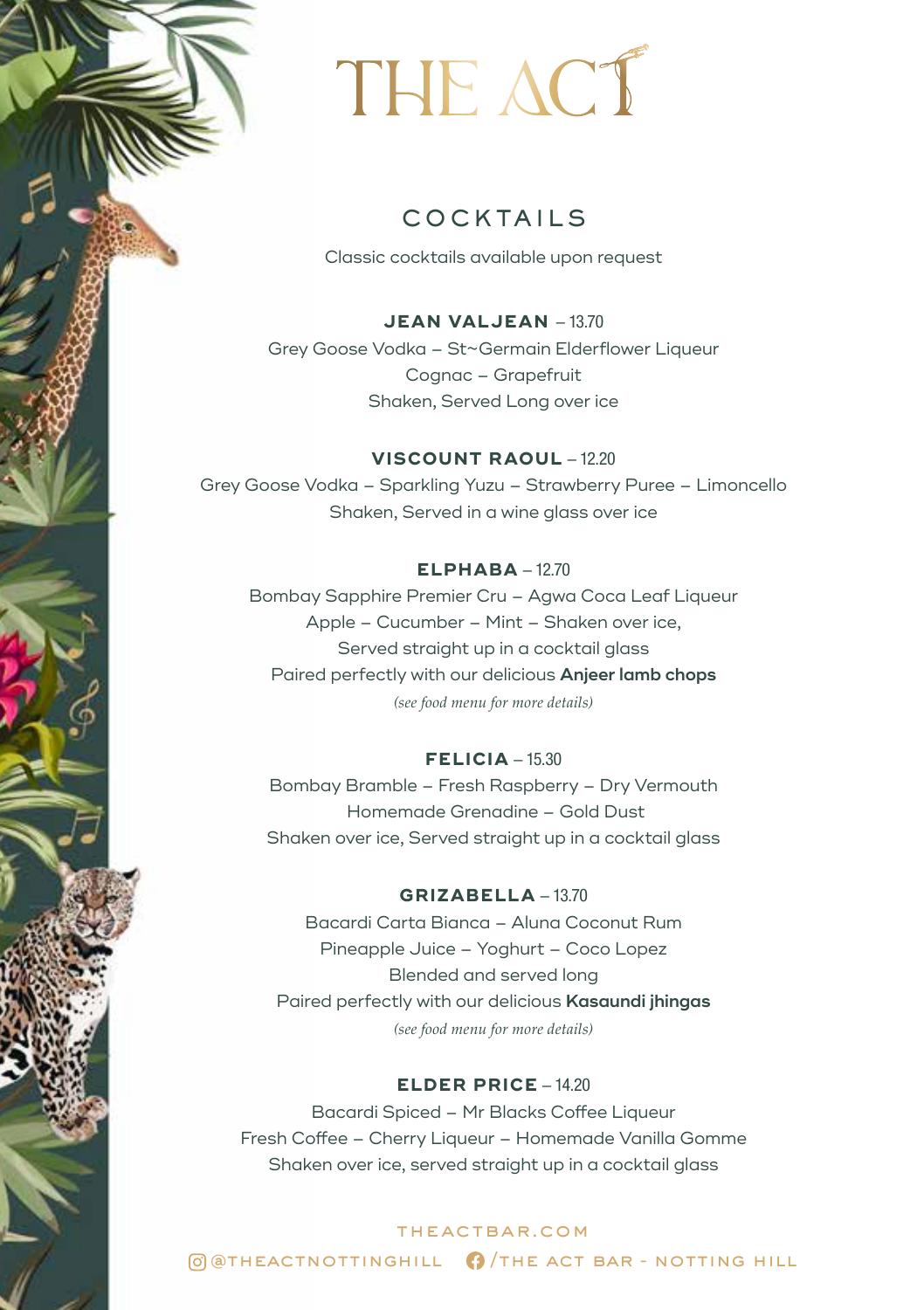## COCKTAILS

Classic cocktails available upon request

#### **JUDAS** – 13.20

Patrón Reposado – Mezcal – Orange Liqueur Cranberry Juice – Homemade sugar syrup – Lime Shaken, served long over Ice

#### $KIM - 13.70$

Dewar's Caribbean Blend – Idyll Pine Soda Ginger & Lemongrass Liqueur Shaken, served long over Ice

#### $FRANKIE - 14.20$

Evan Williams bourbon – Miso Caramel – Banana Liqueur Shaken, served on the rocks in a rocks glass

#### **EVA PERON** - 14.80

Patrón Sliver – Pomegrante Liqueur – Pandan Leaf Syrup Shaken, served on the rocks in a Rocks Paired perfectly with our delicious **Dahi sev puri**  *(see food menu for more details)*

#### **MRS POTIPHER - 12.70**

Cazcabel Coconut – Blue Hypnotiq – Coconut Water Homemade Sugar Syrup – Blue Luster Shaken, served short over a ball of ice

#### **RUSTY** - 12.70

Angel's Envy – Elijah Craig – Toasted Walnut Tincture Apricot Brandy - Homemade Sugar Syrup Shaken, served on the rocks in a rocks glass

### theactbar.com  $\Theta$  @ THEACTNOTTINGHILL  $\Theta$  / THE ACT BAR - NOTTING HILL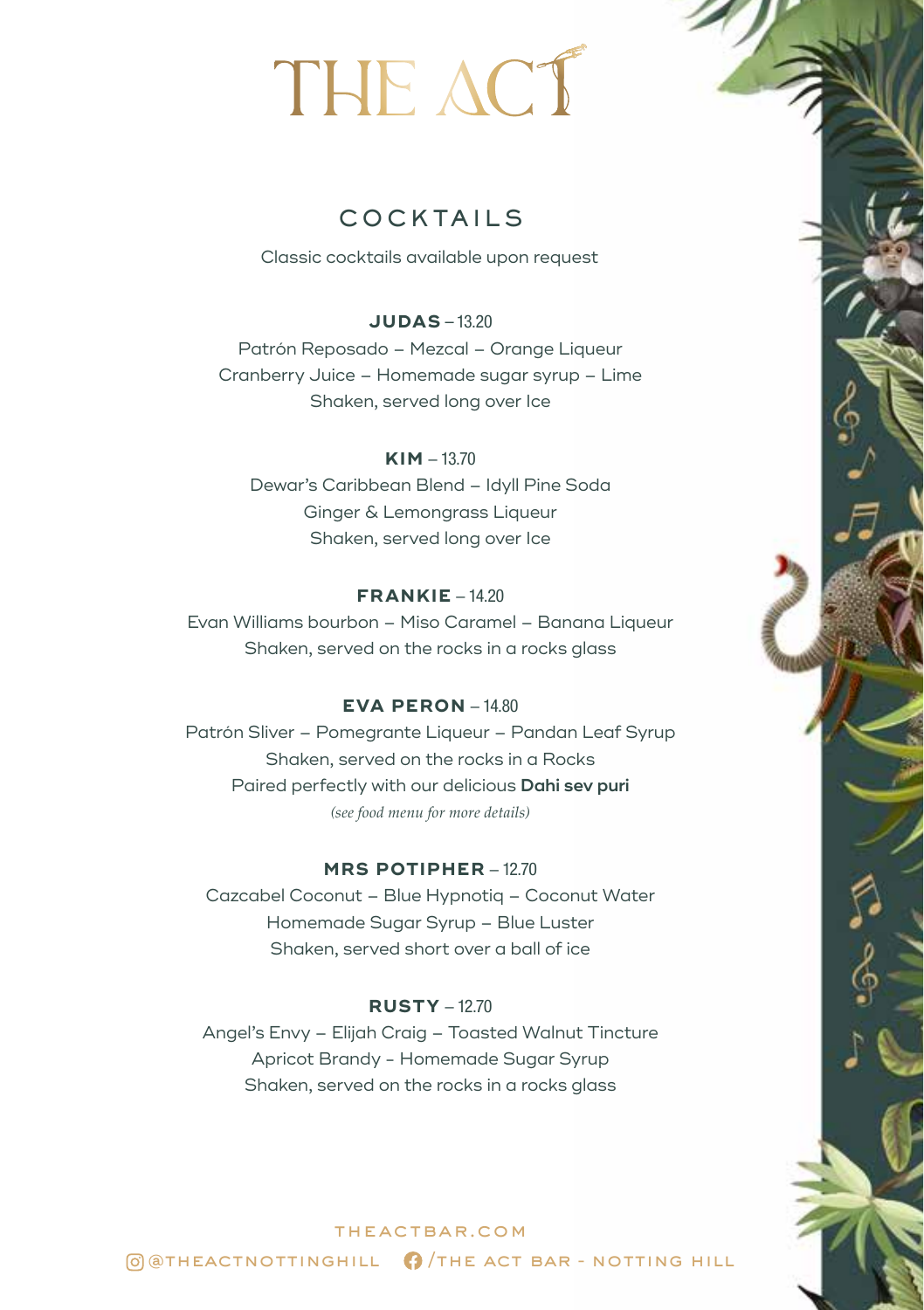### COCKTAILS

Non Alcoholic

**ANNIE** - 9.00 Pardon Syrup – Lime – Ginger Beer Shaken and topped, served on the rocks in a Rocks

**OLIVER** - 9.00 Lyre's London Dry – Apple – Cucumber – Mint Shaken over ice, served straight up in a cocktail glass

> **BILLY** - 9.00 Grapefruit – Basil Leaves – Honey Shaken, served long over crushed ice

**MATILDA** - 9.00 Lyre's Coffee – Espresso – Homemade Vanilla syrup Shaken with ice, served in a cocktail glass

#### YOUNG COSETTE - 9.00

Lyre's London Dry – Martini Vibrante Shaken or stirred, olive or a twist, served in a martini glass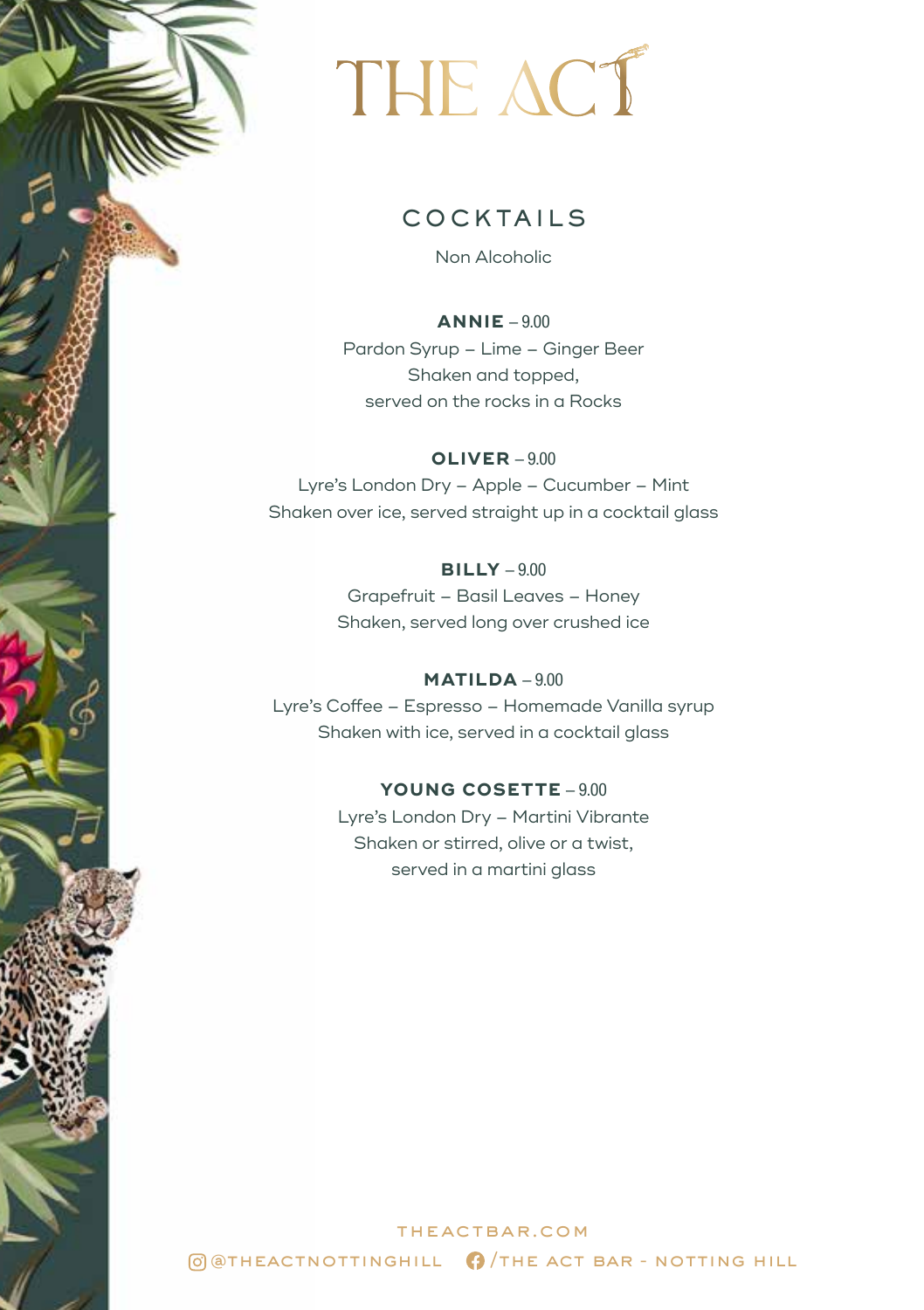## **CHAMPAGNE**

|                                                                                                                                                                                                                                           | 125ml<br>Glass | 750ml<br><b>Bottle</b> | Magnum |
|-------------------------------------------------------------------------------------------------------------------------------------------------------------------------------------------------------------------------------------------|----------------|------------------------|--------|
| Billecart-Salmon Brut Réserve ························· 14.00 ····· 70 ······ 140                                                                                                                                                         |                |                        |        |
| Balance and harmony combine together in this light and subtle champagne.<br>Its blend is made up of Pinot Noir, Chardonnay and Pinot Meunier sourced<br>from the very best sites of the Champagne region.                                 |                |                        |        |
| Billecart-Salmon Brut Rosé …………………… 21.00 … 105 …… 210                                                                                                                                                                                    |                |                        |        |
| With its subtle and gourmet aromas, this cuvée is a reference point amongst<br>rosé champagnes. It will be a pleasant companion to your happiest moments<br>with its sparkling colour, its amazing finesse and its great intensity.       |                |                        |        |
|                                                                                                                                                                                                                                           |                |                        |        |
| The blenc of Demi-Sec is identical of the Brut Reserve however, the dosage is<br>greater. The Demi-Sec has an identical blend to the Brut Réserve. It maintains<br>the same finesse and elegance as this cuvée but with a greater dosage. |                |                        |        |
| Billecart-Salmon Brut Sous Bois  140                                                                                                                                                                                                      |                |                        |        |
| This unique cuvée, which is entirely vinified in oak, is composed of the three<br>Champenois grape varieties. It totally masters the art of blending by renewing<br>the ancestral spirit and savoir-faire of the original champagnes.     |                |                        |        |
| Billecart-Salmon Cuvée Nicolas Francois 2007 ·········· 245                                                                                                                                                                               |                |                        |        |
| This exceptional cuvée was created in 1964 as a tribute to the House's<br>founder. It results from the blending of Grands Crus from the classified Côte<br>des Blancs vineyards (Chardonnay) and the Montagne de Reims (Pinot Noir).      |                |                        |        |
| <b>Billecart-Salmon Cuvée Louis</b>                                                                                                                                                                                                       |                |                        |        |
|                                                                                                                                                                                                                                           |                |                        |        |

*This cuvée was named in tribute to Louis, Elisabeth Salmon's brother, who was passionate about oenology and highly involved in from the earliest creation of the House. Originating from the best parcels of the Côte des Blancs, the Blanc de Blancs vintage is impressed with a purity and minerality.*

#### **Billecart-Salmon Cuvée Elisabeth Salmon Rosé 2008** · · 320

*The Cuvée Elisabeth Salmon 2008 vintage is the expression of the finest Pinot Noir and Chardonnay terroirs. It offers a unique and sensorial experience, the fruit of more than a decade of patience.*

## theactbar.com  $\bigcirc$   $\bigcirc$   $\bigcirc$   $\bigcirc$   $\bigcirc$   $\bigcirc$   $\bigcirc$   $\bigcirc$   $\bigcirc$   $\bigcirc$   $\bigcirc$   $\bigcirc$   $\bigcirc$   $\bigcirc$   $\bigcirc$   $\bigcirc$   $\bigcirc$   $\bigcirc$   $\bigcirc$   $\bigcirc$   $\bigcirc$   $\bigcirc$   $\bigcirc$   $\bigcirc$   $\bigcirc$   $\bigcirc$   $\bigcirc$   $\bigcirc$   $\bigcirc$   $\bigcirc$   $\bigcirc$   $\bigcirc$   $\bigcirc$   $\bigcirc$   $\bigcirc$   $\bigcirc$   $\bigcirc$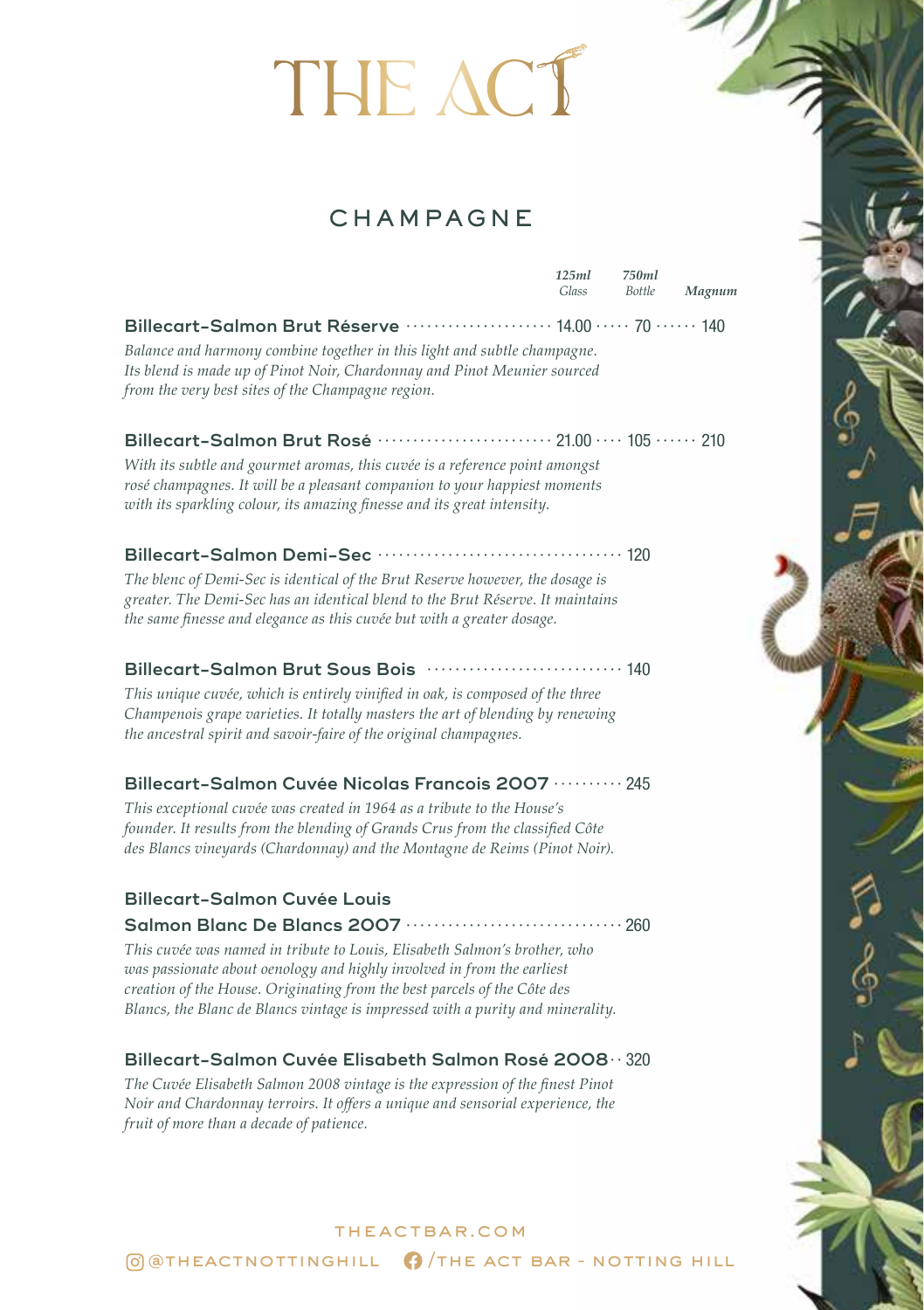## WINE

| W H I T F                                                                                                                                                                                                                                                     | 175ml | 750ml         |
|---------------------------------------------------------------------------------------------------------------------------------------------------------------------------------------------------------------------------------------------------------------|-------|---------------|
|                                                                                                                                                                                                                                                               | Glass | <b>Bottle</b> |
| A wine full of bright stone fruit and limey citrus aromas.<br>Richly textured and long smooth finish.                                                                                                                                                         |       | 30.5          |
| La Lisse Soie d'Ivoire Chenin Blanc,                                                                                                                                                                                                                          |       |               |
| Gentle citrus and nutty aromas alongside flavours of peach<br>and green apples. Smooth texture and a clean, lifted finish.                                                                                                                                    |       | 32.5          |
| Terrazze della Luna Trentino Pinot Grigio ···················· 9.30<br>A delicate yet complex Pinot Grigio full of floral notes,<br>subtle mineral character and ripe stone fruits.                                                                           |       | 34.5          |
| Circumstance Sauvignon Blanc, Stellenbosch  9.30<br>Ripe and textured style of Sauvignon from Waterkloof. Concentrated citrus and<br>stone fruit characters with herbal hints and a fresh mineral streak.                                                     |       | 36.5          |
| Santa Seraffa Gavi del Comune di Gavi ······················· 10.30<br>A fine and pure expression of Gavi with pretty aromas of flora,<br>citrus and green apple combined with more complex hints of frangipane.<br>The finish is textural, long and defined. |       | 39.5          |
| Macon - Lugny 2020 St Pierre Bouchard ··················· 13.00<br>A fresh nose with a pleasant bouquet of wildflowers,<br>this is a classic/ It has aromas of Pear and Green Apple,<br>with fragrant notes and round on the palate.                          |       | 48.0          |

|                                                                                                                                                                                        | ROSÉ | 175ml | 750ml         |
|----------------------------------------------------------------------------------------------------------------------------------------------------------------------------------------|------|-------|---------------|
|                                                                                                                                                                                        |      | Glass | <b>Bottle</b> |
| Château Gairoird Rosé, Côtes de Provence (Organic) 9.20<br>This beautiful organic rosé with sweet fruit aromas and flavours of ripe peaches is<br>exceptionally elegant on the palate. |      |       | 32.5          |
| An Estate wine made from 100% Grenache in the South of France.<br>Light Pink in colour, aromatic with citrus and Red fruit, crisp and refreshing<br>mineral character.                 |      |       | 48.0          |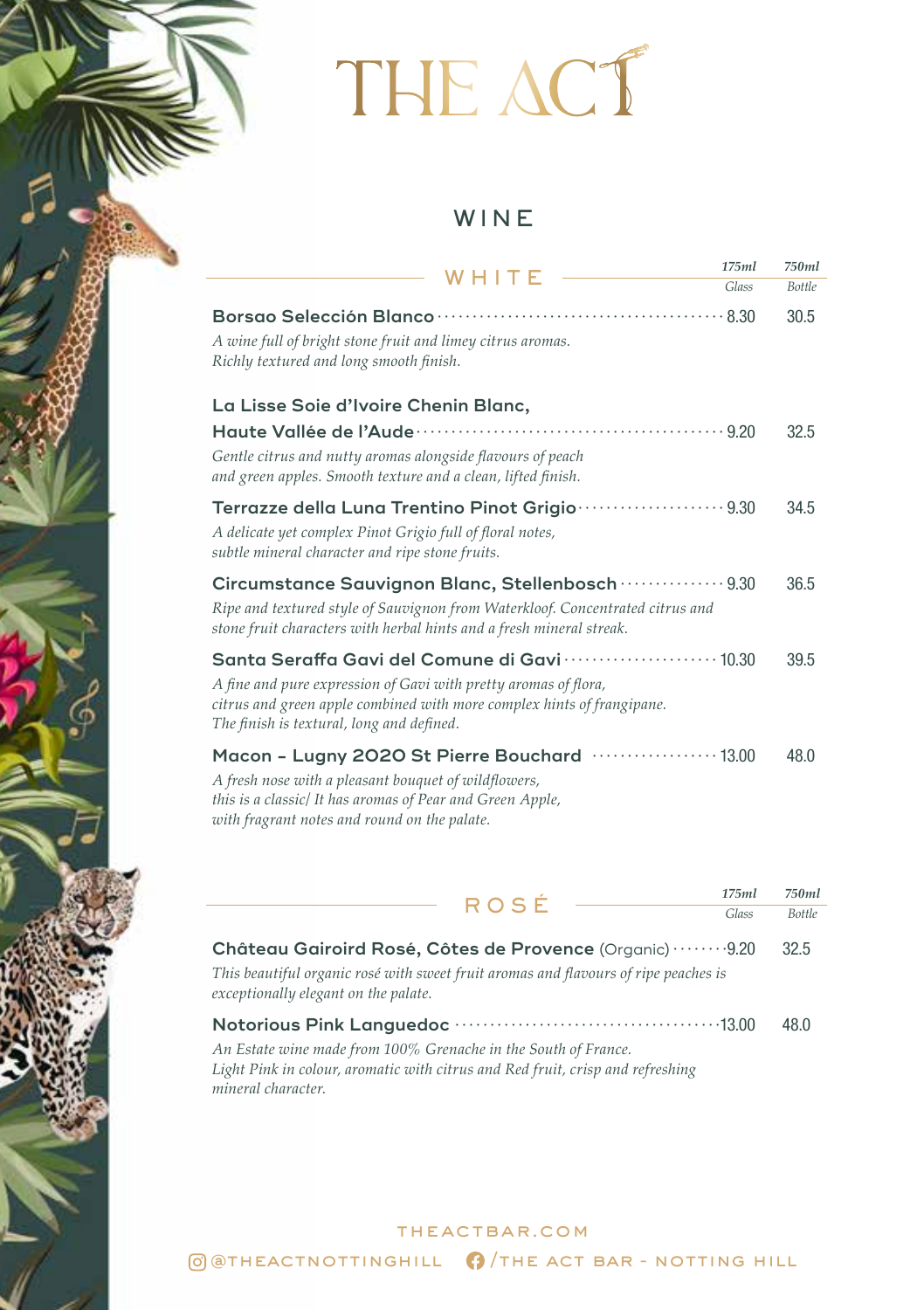### WINE

|                                                                                                                                                                                                                                          | 1/5ml | /50ml  |
|------------------------------------------------------------------------------------------------------------------------------------------------------------------------------------------------------------------------------------------|-------|--------|
| RED                                                                                                                                                                                                                                      | Glass | Bottle |
| Da Vero Biologico Nero d'Avola, DOC Sicilia (Organic)  8.30<br>Ripe aromas of rich Bramble fruit characters, hints of dark<br>chocolate and spice. Plump fruity wine balanced by fresh acidity.                                          |       | 30.5   |
| Sixty Clicks Shiraz Mataro, Victoria  8.30<br>Expressive, bright, contemporary Aussie Shiraz. Flavours of<br>Blackcurrants and Cherries alongside gentle notes of cloves and spices.                                                     |       | 30.5   |
| La Ruchette Dorée, Côtes du Rhône Villages Rouge ……… 9.30<br>Velvety smooth wine full of dark berries and floral aromas<br>with fresh with warm spices running through it.                                                               |       | 34.5   |
| Ontañón Ecológico Rioja (Organic) ······························· 10.20<br>A full-flavoured modern style of Rioja. Ripe Plum and dark<br>Cherry fruit with a twist of sweet spice and gentle tannins.                                    |       | 36.5   |
| Intense rich Malbec - hints of Violet on the nose and concentrated flavours<br>of Red fruits, Plum and Figs that blend with subtle spice and tobacco aromas<br>on the palate. The finish is long and smooth with sweet and soft tannins. |       | 39.5   |
| Medium to full-bodied, the palate gives up loads of fresh,<br>vibrant Black fruits with a velvety texture and great freshness.<br>Finishing long with plenty of earthy sparks.                                                           |       | 48.0   |

#### SPARKLING WINES *750ml Bottle 125ml Glass*

| Domenico de Bertiol Prosecco di                                                     |       |
|-------------------------------------------------------------------------------------|-------|
|                                                                                     | -50.0 |
| Beautifully fresh and vibrant Prosecco packed with flavours of Green apples, citrus |       |
| fruits with some richness and a long aromatic finish.                               |       |

#### NON ALCOHOLIC SPARKLING TEAS *750ml Bottle*

#### **Copenhagen Organic Sparkling Tea Blue** · · · · · · · · · · · · · · · · · · · · · 9.90 · · · 41.0

*Fresh and light with delicate aromas from the Jasmine. Honeysuckle, citrus and tropical fruit lead into an expansive and refreshing palate of white flowers, with white tea and Green apple fruit on the clean, fresh finish.*

#### **Copenhagen Organic Sparkling Tea Pink** · · · · · · · · · · · · · · · · · · · · · · 9.90 · · · 41.0

*Aromas of Red berry fruits and Raspberry leaf precede. A beautifully balanced palate of earthy Assam and baked Red apple. Elegant and delicately poised.*

#### theactbar.com

 $\bigcirc$   $\bigcirc$   $\bigcirc$   $\bigcirc$   $\bigcirc$   $\bigcirc$   $\bigcirc$   $\bigcirc$   $\bigcirc$   $\bigcirc$   $\bigcirc$   $\bigcirc$   $\bigcirc$   $\bigcirc$   $\bigcirc$   $\bigcirc$   $\bigcirc$   $\bigcirc$   $\bigcirc$   $\bigcirc$   $\bigcirc$   $\bigcirc$   $\bigcirc$   $\bigcirc$   $\bigcirc$   $\bigcirc$   $\bigcirc$   $\bigcirc$   $\bigcirc$   $\bigcirc$   $\bigcirc$   $\bigcirc$   $\bigcirc$   $\bigcirc$   $\bigcirc$   $\bigcirc$   $\bigcirc$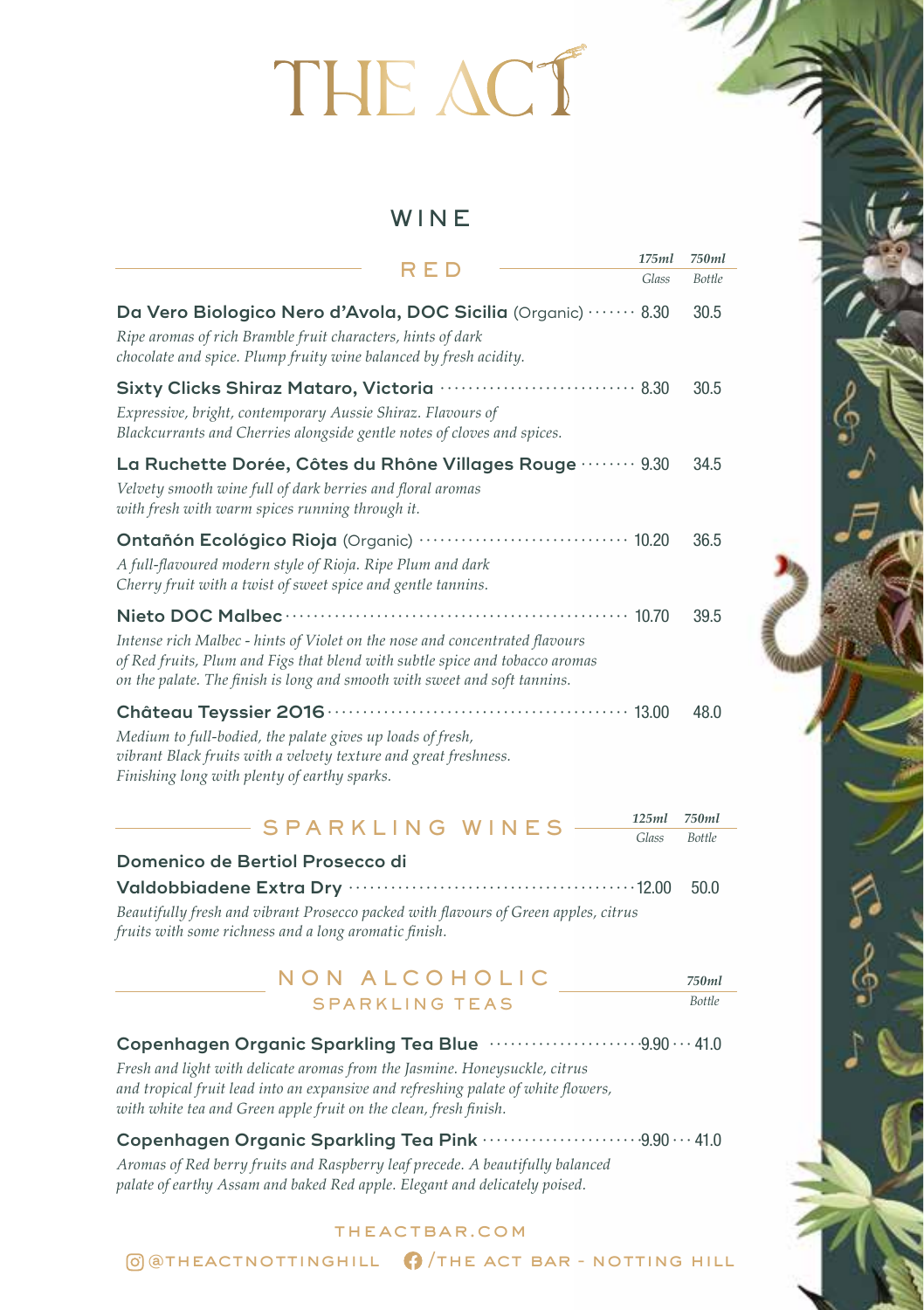## **SPIRITS**

All spirits are served as 50ml, 25ml available upon request. All mixers are charged at £2

#### VODKA

| Belvedere Vodka 12.10 |  |
|-----------------------|--|
| Grey Goose 9.60       |  |

#### Grey Goose Le Citron · · · · · · · · · 11.20 Konik's Tail Vodka · · · · · · · · · · · · · · 11.40

#### GIN

| Aviation Gin ····················· 11.10 |
|------------------------------------------|
| Bombay Bramble ·············· 10.10      |
| Bombay Gin ·························9.60 |
| Bombay Premier Cru  11.10                |
|                                          |
| Hendrick's  11.70                        |

| Mermaid Pink Gin - $\cdots$ $\cdots$ 11.10           |
|------------------------------------------------------|
| Monkey 47 13.40                                      |
| Oxley Gin 12.20                                      |
| Portobello Gin  11.10                                |
| Silent Pool Gin  12.20                               |
| Tanqueray 10 · · · · · · · · · · · · · · · · · 13.20 |
|                                                      |

#### RUM

| Aluna Coconut rum  10.40             |
|--------------------------------------|
| Bacardi Anejo Quatro ········· 11.10 |
| Bacardi Gold 9.60                    |
| Bacardi Reserva Ocho ········ 10.60  |
| Bacardi Rum Superior ·········· 9.60 |
| Bacardi Spiced  10.10                |

| Banks 7yr ······················· 11.70 |
|-----------------------------------------|
| El Dorado 12yr ················· 11.70  |
| Gosling's Black Seal  10.70             |
| Santa Teresa 1796  14.40                |
| The Lost Explore  12.70                 |
| Wray & Nephew Overproof  12.60          |

#### TEQUILA

| Cazcabel Blanco ·················9.60  |
|----------------------------------------|
| Cazcabel Coffee ················ 13.70 |
| Cazcabel Honey ················ 10.10  |
| Cazcabel Reposado ··········· 11.10    |
| Fortaleza Reposado ·········· 13.70    |

| Patrón Silver ···················· 13.10 |
|------------------------------------------|
| Patrón Anejo ·····················14.90  |
| Patrón Reposado ··············15.00      |
| Patrón Gran Platinum ·········49.40      |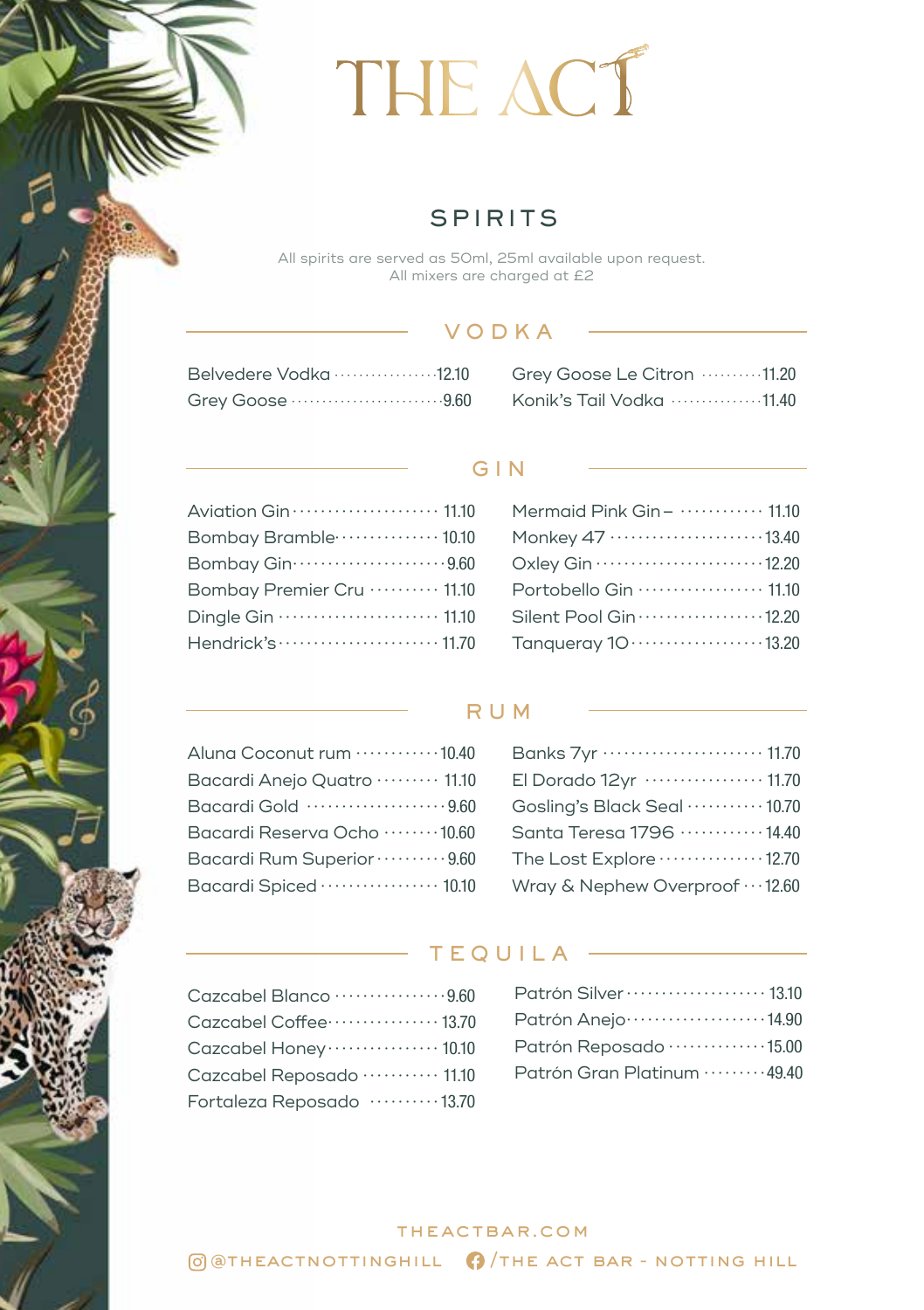## **SPIRITS**

All spirits are served as 50ml, 25ml available upon request. All mixers are charged at £2

### WHISKEY & BOURBON

| Great Kings Blend Artist · · 11.20   |
|--------------------------------------|
| Jameson ······················ 9.60  |
| Makers Mark ··············· 10.10    |
| Singleton  11.60                     |
| Talisker 10yr ················ 13.20 |
| Woodford Reserve  11.70              |

#### COGNAC

| Hennessy XO 40.70 |  |  |  |  |  |  |  |  |
|-------------------|--|--|--|--|--|--|--|--|

| Rémy Martin VSOP · · · · · · · · 11.00 |  |
|----------------------------------------|--|
|                                        |  |

### NON ALCOHOLIC

| Lyres Amaretto  8.40 |  |
|----------------------|--|
|                      |  |

| Lyres Orange Italian Spritz ··· 8.40 |  |  |  |  |  |
|--------------------------------------|--|--|--|--|--|

## BEERS & CIDERS

| Bluemoon  5.90                                |
|-----------------------------------------------|
| Bitburger Drive (non-alcoholic) $\cdots$ 5.90 |
|                                               |
|                                               |
| Pravha 5,90                                   |
| Staropramen 5.90                              |
|                                               |

#### bottled beers bottled ciders

| Rekordelig – Apple $\cdots$ 6.90  |  |
|-----------------------------------|--|
| Rekordelig - Strawberry Lime 6.90 |  |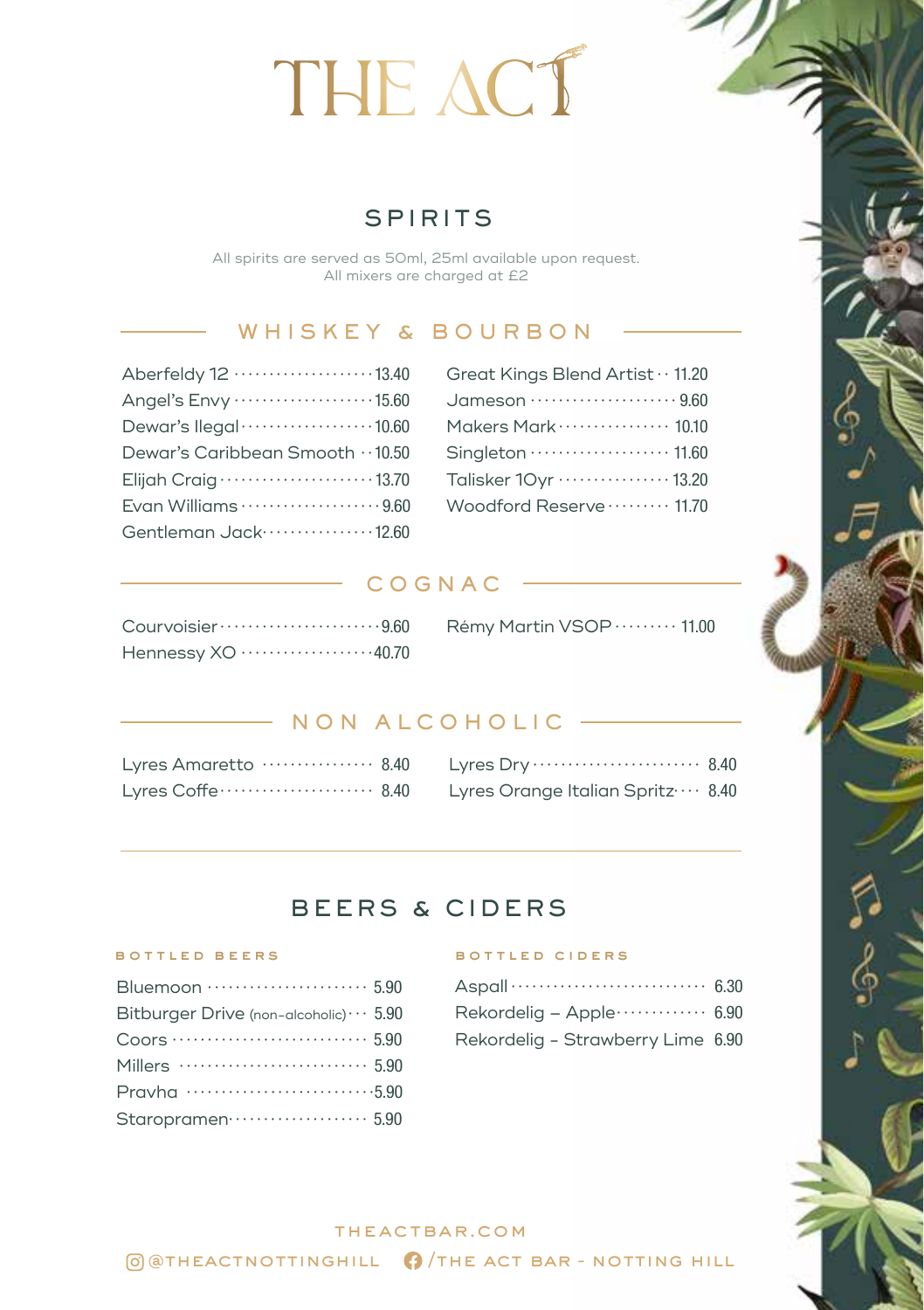### $-$  SOFT DRINKS  $-$

| Franklin Tonic ································200ml 3.50 |
|-----------------------------------------------------------|
| Franklin Soda Water ·····················200ml 3.50       |
| Franklin Ginger Ale ······················200ml 3.50      |
| Franklin Original Lemonade  200ml 3.50                    |
| Franklin Ginger Beer ····················200ml 3.50       |
| Franklin Grapefruit Bergamot tonic ···· 200ml 3.50        |
| Franklin Rhubarb Hibiscus ······················3.50      |
| Franklin Sicilian Lemon Tonic ···················3.50     |
| San Pellegrino Blood Orange 4.30                          |
| San Pellegrino Lemon ·························4.30        |
|                                                           |

### WATER —

| Hildon Still………………………………… sml 3.30 |  |
|------------------------------------|--|
|                                    |  |
|                                    |  |
|                                    |  |

## $\overline{\phantom{a}}$  JUICES  $\overline{\phantom{a}}$

| Passionfruit juice ································· 3.30 |  |
|-----------------------------------------------------------|--|
|                                                           |  |
|                                                           |  |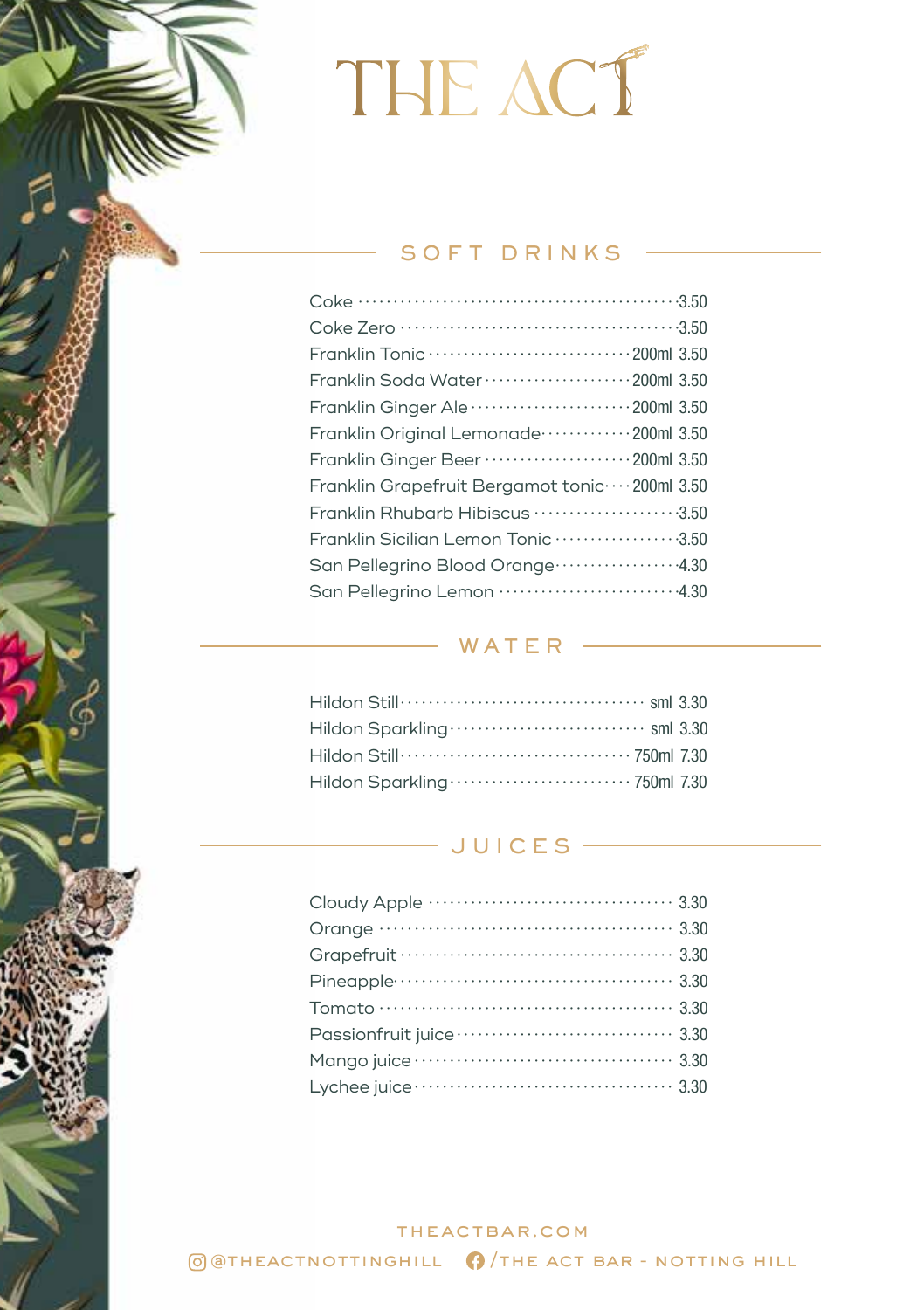## FOOD

Please inform your server of any food allergies you may have

### SMALL PLATES -

### **Papad Basket** · · · · · · · · · · · · · · · · · · 4.60

*Served with three homemade chutneys. (D, MD,)*

#### **Dahi Sev Puri** · · · · · · · · · · · · · · · · · · · 8.95

*Semolina shells, pomegranate, honey yoghurt. (D, G)*

#### **Aloo Basket Chaat** · · · · · · · · · · · · 9.95

*Jerusalem artichokes, potatoes, chickpeas. (D)*

#### **Onion Bhajia** · · · · · · · · · · · · · · · · · · · · 8.95

*Red lentils, gram flour, coriander. (D)*

#### **Seasonal Vegetable Samosa**· 8.50 *Pickled parsnip, root mash,*

*sweet potato chips. (Soya, G)*

**Paneer Tikka**  $\cdots$  · · · · · · · · · · · · · · · · 8.50 *Basil, cottage cheese, sweetcorn, green pepper. (D, MD)*

#### **Rabbit Tellicherry Pepper Fry** 11.50

*Shallots, curry leaf, mustard seed, idli. (P, D, MD)*

#### **Soft Shell Crab** · · · · · · · · · · · · · · · · · 12.95

*Green chilli, white crab, tomato lentil chutney. (P, N, S, C, E, MD)*

#### **Gobhi Broccoli Malai Masala** 10.50

*Broccoli, cauliflower florets, yoghurt, cauliflower puree, rustic tomato. (D ,MD)*

**Kasaundi Jhinga** · · · · · · · · · · · · · 15.50

*Jumbo prawns, indian mustard, wild rice. (C, MD)*

#### **Tandoori Basil Salmon** · · · · · · · 13.50 *Carom seeds, yoghurt,*

*mustard mooli. (F, D, MD)*

#### Chicken Malai Kabab ········ 10.95

*Yoghurt, soft cheese, red and puy lentil chaat, garlic pickle. (MD, D)*

#### Anjeer Lamb Chops ·········· 17.50 *Farm fresh leaves, pea and mint chutney. (D)*

#### **Burani Raita** *(D)* · · · · · · · · · · · · · · · · · · 4.50

Tofu Salad with magic dressing  $\cdot \cdot \cdot 9.95$ *Avocado, cucumber, soya beans, carrot, puffed rice. (S,Soya)*

#### **Breads Basket** · · · · · · · · · · · · · · · · · · 9.50

*Tandoori roti, garlic naan, peshawari naan. (G, D, N)*

#### DESSERTS

**Fig Cardamom Kheer** · · · · · · · · · · 7.50 *Rice pudding, cardamom, kulfi. (D)* **House Sorbet** · · · · · · · · · · · · · · · · · · · 8.70

*Coconut & raspberry flavours.* 

#### **Steamed Bengali Yogurt**······ 8.70

*Infused with cardamon and a touch of raspberry puree to serve. (D)*

*Food allergens summary – (E) egg, (G) gluten, (D) dairy, (N) nuts, (M) molluscs (P) peanuts, (S) sesame seeds, (C) crustacea, (F) fish, (MD) mustard, (L) lupin*

#### theactbar.com

 $\overline{\omega}$   $\overline{\omega}$  atheactnottinghill  $\Omega$  /the act bar - notting hill